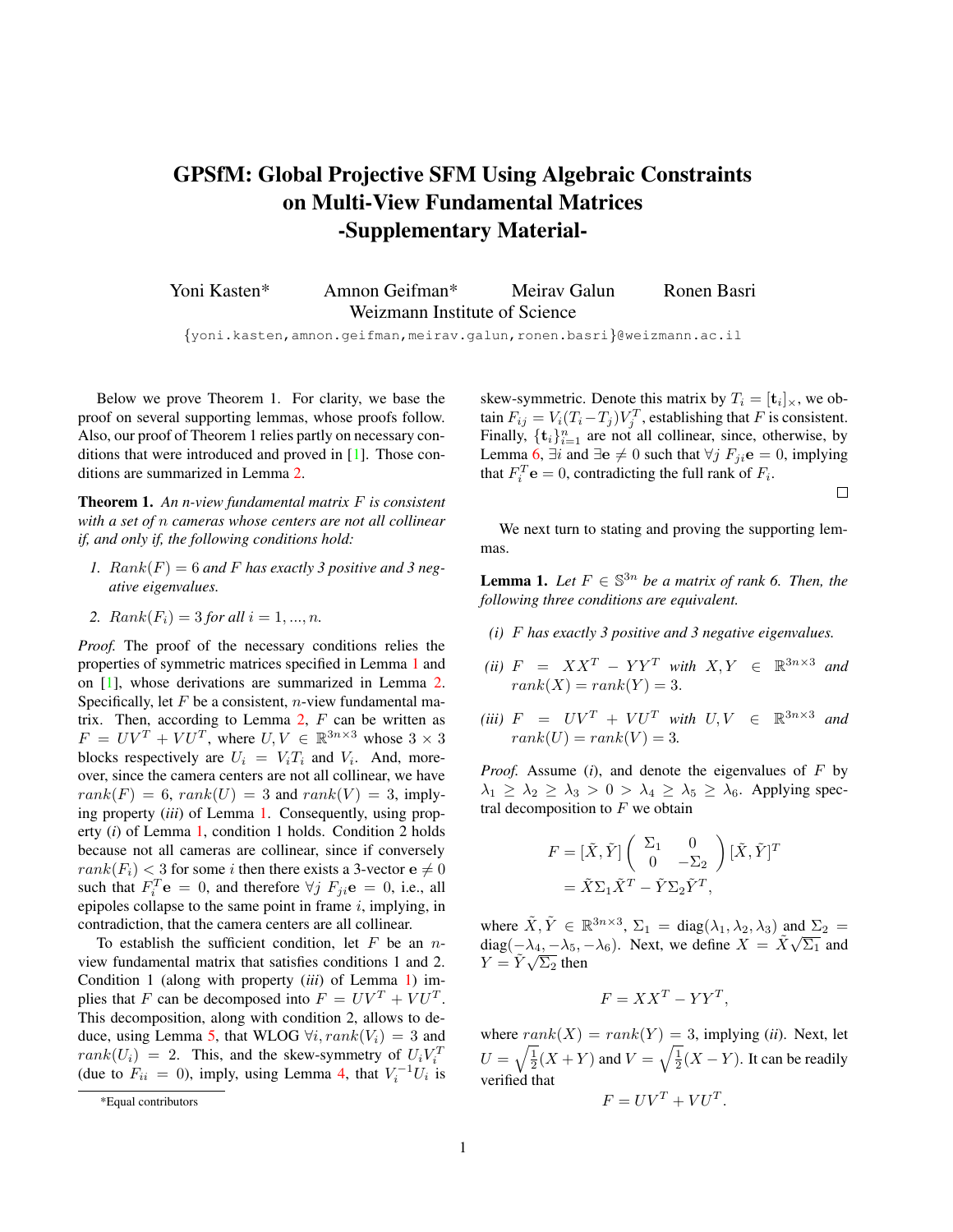<span id="page-1-0"></span>Moreover, if either  $U$  or  $V$  are rank deficient then  $rank(F) < 6$ , contradicting the assumption. Therefore,  $rank(U) = rank(V) = 3$ , implying *(iii)*.

To complete the proof, assume (*iii*), i.e.,  $F = UV^T +$  $VU<sup>T</sup>$ , where  $U, V \in \mathbb{R}^{3n \times 3}$  are of rank 3. We define  $X =$  $\sqrt{\frac{1}{2}}(U+V)$  and  $Y = \sqrt{\frac{1}{2}}(U-V)$  yielding  $F = XX^T YY<sup>T</sup>$ , with  $rank(X) = rank(Y) = 3$ , implying *(ii)*.

It remains to show that  $(ii) \Rightarrow (i)$ . Since F is symmetric of degree 6, it has exactly 6 real, non-zero eigenvalues. We now show that exactly 3 of these eigenvalues are positive and 3 are negative. By contradiction, assume w.l.o.g. that  $F$  has at least 4 positive eigenvalues, denoted by  $\lambda_1, \lambda_2, \lambda_3, \lambda_4$ , and denote their corresponding eigenvectors by  $v_1, v_2, v_3, v_4$ . Denote the subspace spanned by these eigenvectors by S, i.e.,  $S = span{v_1, v_2, v_3, v_4}$ . Now, due to orthogonality, for every  $\sum_{i=1}^{4} a_i v_i = z \in S$  we have

$$
Fz = \sum_{i=1}^{4} \alpha_i \lambda_i v_i \Rightarrow z^T Fz = \sum_{i=1}^{4} \alpha_i^2 \lambda_i.
$$

Therefore, since  $\lambda_i > 0$ , for  $0 \neq z \in S$  we have,

$$
z^T F z = \sum_{i=1}^4 \alpha_i^2 \lambda_i > 0.
$$

On the other hand, the dimension of the column space of  $X$ is at most 3 and therefore  $\exists \overline{z} \in S$ , which is orthogonal to the column space of X, i.e.  $X^T \overline{z} = 0$ , implying that

$$
\bar{z}^T F \bar{z} = \bar{z}^T (XX^T - YY^T) \bar{z} = -\bar{z}^T YY^T \bar{z} \le 0,
$$

which contradicts our previous observation that every vector  $0 \neq z \in S$  satisfies  $z^T F z > 0$ . The same argument can be applied to the negative eigenvalues. We conclude that  $F$ has exactly 3 positive eigenvalues and 3 negative eigenval- $\Box$ ues.

**Lemma 2.** *[[1\]](#page-2-0) Let* F *be a consistent* n*-view fundamental matrix. Then,*

*1. F can be formulated as*  $F = UV^T + VU^T$ *, where*  $V, U \in \mathbb{R}^{3n \times 3}$  *consist of n blocks of size*  $3 \times 3$ 

$$
V = \begin{bmatrix} V_1 \\ \vdots \\ V_n \end{bmatrix} \quad U = \begin{bmatrix} V_1 T_1 \\ \vdots \\ V_n T_n \end{bmatrix}
$$

*and*  $T_i = [\mathbf{t}_i]_{\times}$ *.* 

$$
2. \ \ rank(V) = 3
$$

3. If  $\mathbf{t}_i$  are not all collinear then  $rank(U) = 3$  and  $rank(F) = 6.$ 

*Proof.* Condition 1 follows directly from Eq. (1) in the paper, namely

$$
F_{ij} = V_i (T_i - T_j) V_j^T.
$$

Condition 2 is satisfied since  $V_i$  is invertible for all  $i =$  $1, \ldots, n$ . Next, we prove Condition 3 by contradiction. Assume  $rank(U) < 3$ . Then,  $\exists t \neq 0$ , s.t.  $Ut = 0$ . Since  $V_i$  are of full rank for all  $i = 1, ..., n$ , this implies that  $t_i \times t = 0$  for all  $i = 1, ..., n$ . Thus, all the  $t_i$ 's are parallel to **t**, violating our assumption that not all  $t_i$  are collinear.

We are left to show that if  $t_i$  are not all collinear then  $rank(F) = 6$ . Using the QR decomposition for an invertible matrix, each  $V_i$  can be decomposed uniquely into a product of a lower triangular matrix with positive diagonal elements and an orthogonal matrix. Therefore, there exist an upper triangular  $K_i$  and an orthogonal matrix  $R_i$ such that  $V_i = K_i^{-T} R_i^{T}$ . We can thus write  $F = K^{T} E K$ , where the  $3n \times 3n$  matrix K is a block diagonal matrix with  $3 \times 3$  blocks formed by  $\{K_i^{-1}\}_{i=1}^n$ , and so it has full rank, implying that  $rank(F) = rank(E)$ . We are left to show that  $rank(E) = 6$ . Since E has the same form as in [[1\]](#page-2-0), the proof can be completed as described there  $(1, p. 3)$ .  $\Box$ 

**Lemma 3.** Let  $A, B \in \mathbb{R}^{3 \times 3}$  such that  $rank(A)$  $rank(B) = 2$  and  $AB^T = [\mathbf{t}] \times$  for some  $\mathbf{t} \in \mathbb{R}^3$  then  $A^T \mathbf{t} = B^T \mathbf{t} = 0$ 

*Proof.* Let  $\mathbf{t}_1 \in \text{Ker}(A^T)$  and  $\mathbf{t}_2 \in \text{Ker}(B^T)$ ,  $\mathbf{t}_1, \mathbf{t}_2 \neq 0$ . Note also that  $AB^T = [\mathbf{t}] \times \text{implies } BA^T = -[\mathbf{t}] \times$ . Then,

$$
A^{T} \mathbf{t}_{1} = 0 \Rightarrow BA^{T} \mathbf{t}_{1} = 0 \Rightarrow -\mathbf{t} \times \mathbf{t}_{1} = 0
$$

$$
\Rightarrow \mathbf{t}_{1} \parallel \mathbf{t} \Rightarrow A^{T} \mathbf{t} = 0.
$$

$$
B^{T} \mathbf{t}_{2} = 0 \Rightarrow AB^{T} \mathbf{t}_{2} = 0 \Rightarrow \mathbf{t} \times \mathbf{t}_{2} = 0
$$

$$
\Rightarrow \mathbf{t}_{2} \parallel \mathbf{t} \Rightarrow B^{T} \mathbf{t} = 0
$$

 $\Box$ 

**Lemma 4.** Let  $A, B \in \mathbb{R}^{3 \times 3}$  with rank $(A) =$  $2, rank(B) = 3$  *and*  $AB<sup>T</sup>$  *is skew symmetric (that is*  $\overrightarrow{AB}^T + \overrightarrow{BA}^T = 0$ , then  $T = B^{-1}A$  is skew symmetric.

*Proof.* Since  $AB^T$  is skew symmetric it can be written as  $AB^T = [\mathbf{a}]_{\times}$  for some  $\mathbf{a} \in \mathbb{R}^3 \Rightarrow$ 

$$
A = [\mathbf{a}] \times B^{-T} = BB^{-1}[\mathbf{a}] \times B^{-T}
$$

$$
= B(B^{-1}[\mathbf{a}] \times B^{-T})
$$

$$
= B\frac{[B^{T}\mathbf{a}] \times B^{-T}}{det(B)}
$$

where the last equality follows from the following identity which holds for  $B \in \mathbb{R}^{3 \times 3}$ 

$$
(B\mathbf{x}) \times (B\mathbf{y}) = det(B)B^{-T}(\mathbf{x} \times \mathbf{y}).
$$

Consequently,  $T = B^{-1}A = \frac{[B^T a]_{\times}}{det(B)}$  is skew symmetric.